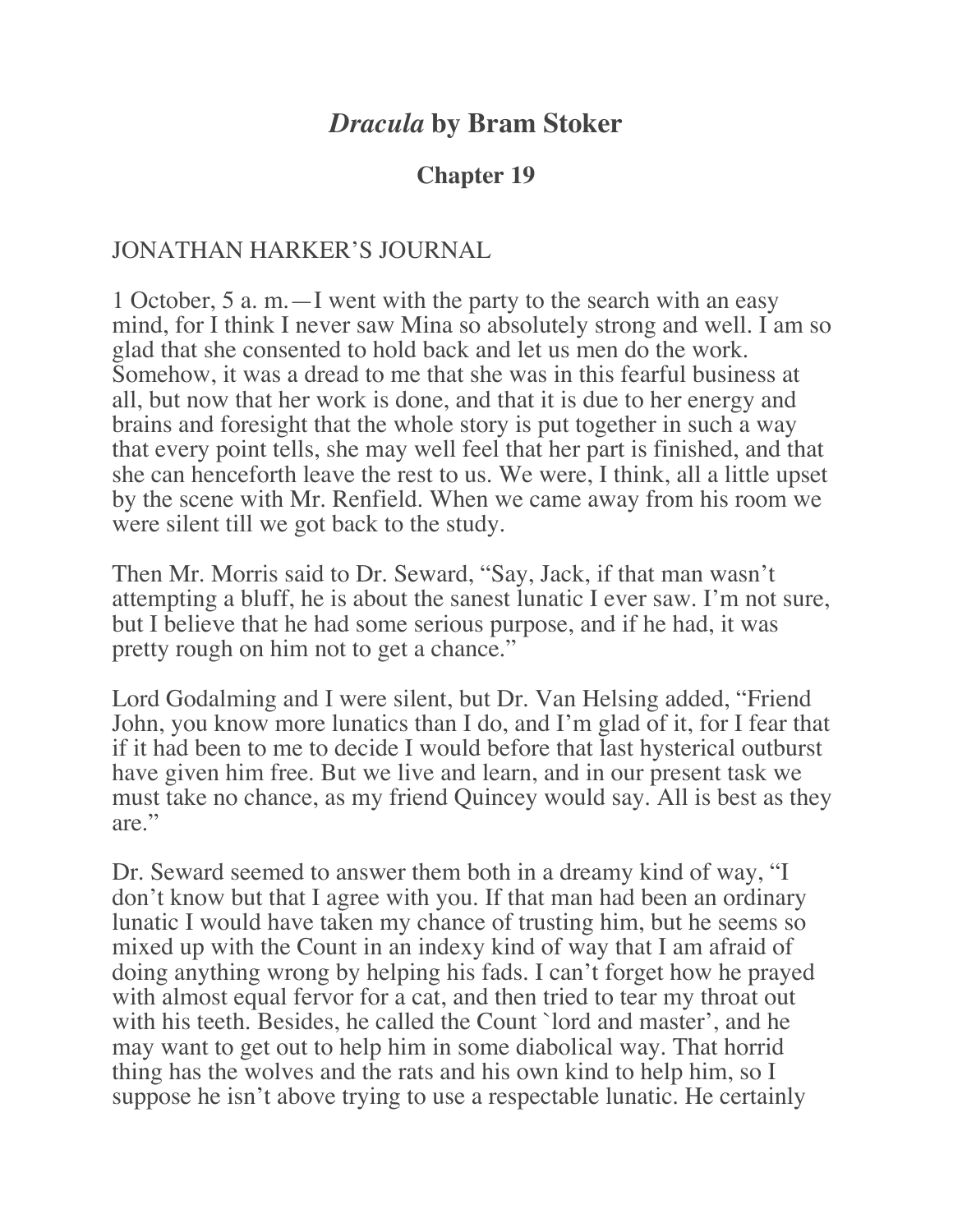did seem earnest, though. I only hope we have done what is best. These things, in conjunction with the wild work we have in hand, help to unnerve a man."

The Professor stepped over, and laying his hand on his shoulder, said in his grave, kindly way, "Friend John, have no fear. We are trying to do our duty in a very sad and terrible case, we can only do as we deem best. What else have we to hope for, except the pity of the good God?"

Lord Godalming had slipped away for a few minutes, but now he returned. He held up a little silver whistle, as he remarked, "That old place may be full of rats, and if so, I've got an antidote on call."

Having passed the wall, we took our way to the house, taking care to keep in the shadows of the trees on the lawn when the moonlight shone out. When we got to the porch the Professor opened his bag and took out a lot of things, which he laid on the step, sorting them into four little groups, evidently one for each. Then he spoke.

"My friends, we are going into a terrible danger, and we need arms of many kinds. Our enemy is not merely spiritual. Remember that he has the strength of twenty men, and that, though our necks or our windpipes are of the common kind, and therefore breakable or crushable, his are not amenable to mere strength. A stronger man, or a body of men more strong in all than him, can at certain times hold him, but they cannot hurt him as we can be hurt by him. We must, therefore, guard ourselves from his touch. Keep this near your heart." As he spoke he lifted a little silver crucifix and held it out to me, I being nearest to him, "put these flowers round your neck," here he handed to me a wreath of withered garlic blossoms, "for other enemies more mundane, this revolver and this knife, and for aid in all, these so small electric lamps, which you can fasten to your breast, and for all, and above all at the last, this, which we must not desecrate needless."

This was a portion of Sacred Wafer, which he put in an envelope and handed to me. Each of the others was similarly equipped.

"Now,"he said,"friend John, where are the skeleton keys? If so that we can open the door, we need not break house by the window, as before at Miss Lucy's."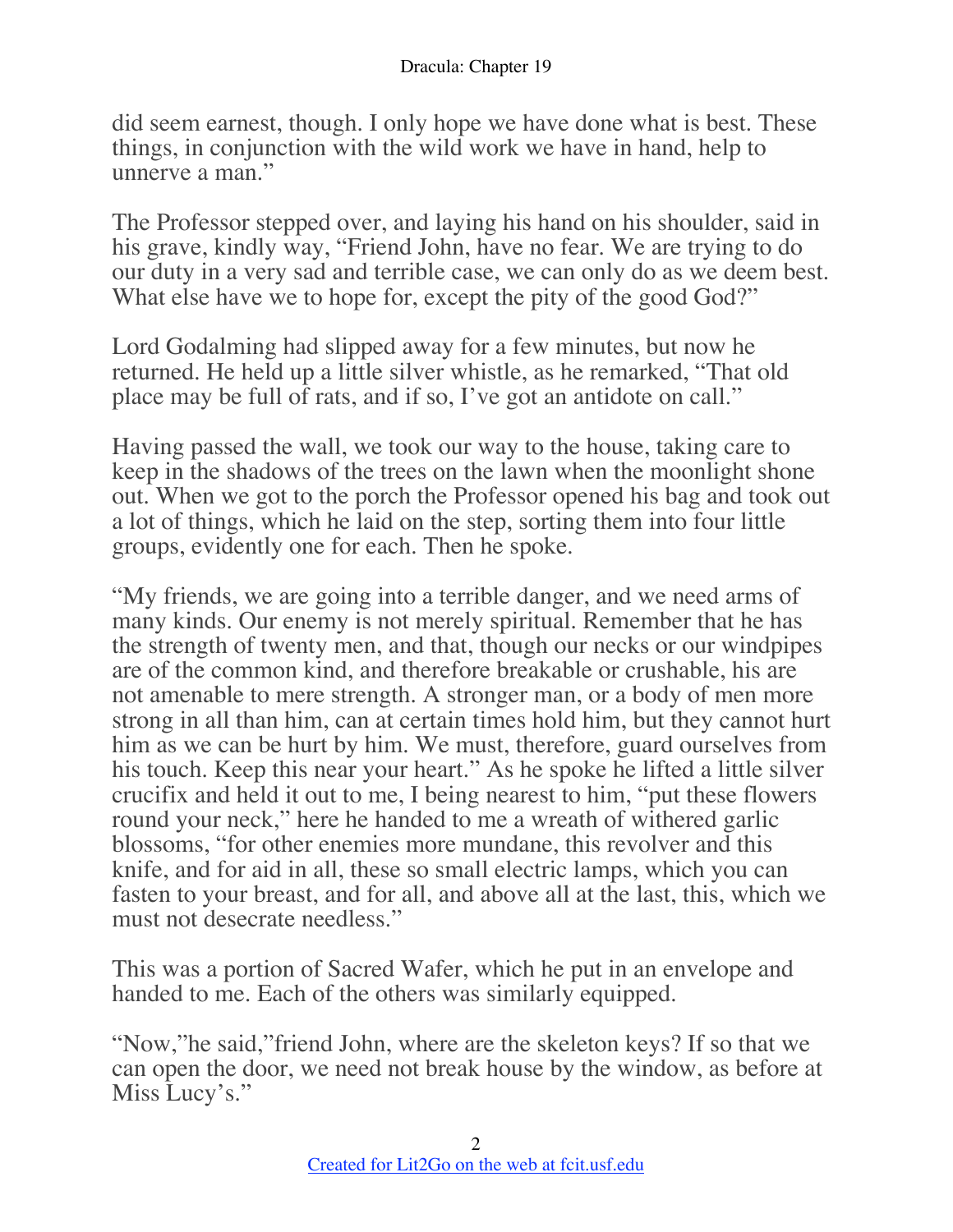Dr. Seward tried one or two skeleton keys, his mechanical dexterity as a surgeon standing him in good stead. Presently he got one to suit, after a little play back and forward the bolt yielded, and with a rusty clang, shot back. We pressed on the door, the rusty hinges creaked, and it slowly opened. It was startlingly like the image conveyed to me in Dr. Seward's diary of the opening of Miss Westenra's tomb, I fancy that the same idea seemed to strike the others, for with one accord they shrank back. The Professor was the first to move forward, and stepped into the open door.

"In manus tuas, Domine!"he said, crossing himself as he passed over the threshold. We closed the door behind us, lest when we should have lit our lamps we should possibly attract attention from the road. The Professor carefully tried the lock, lest we might not be able to open it from within should we be in a hurry making our exit. Then we all lit our lamps and proceeded on our search.

The light from the tiny lamps fell in all sorts of odd forms, as the rays crossed each other, or the opacity of our bodies threw great shadows. I could not for my life get away from the feeling that there was someone else amongst us. I suppose it was the recollection, so powerfully brought home to me by the grim surroundings, of that terrible experience in Transylvania. I think the feeling was common to us all, for I noticed that the others kept looking over their shoulders at every sound and every new shadow, just as I felt myself doing.

The whole place was thick with dust. The floor was seemingly inches deep, except where there were recent footsteps, in which on holding down my lamp I could see marks of hobnails where the dust was cracked. The walls were fluffy and heavy with dust, and in the corners were masses of spider's webs, whereon the dust had gathered till they looked like old tattered rags as the weight had torn them partly down. On a table in the hall was a great bunch of keys, with a timeyellowed label on each. They had been used several times, for on the table were several similar rents in the blanket of dust, similar to that exposed when the Professor lifted them.

He turned to me and said,"You know this place, Jonathan. You have copied maps of it, and you know it at least more than we do. Which is the way to the chapel?"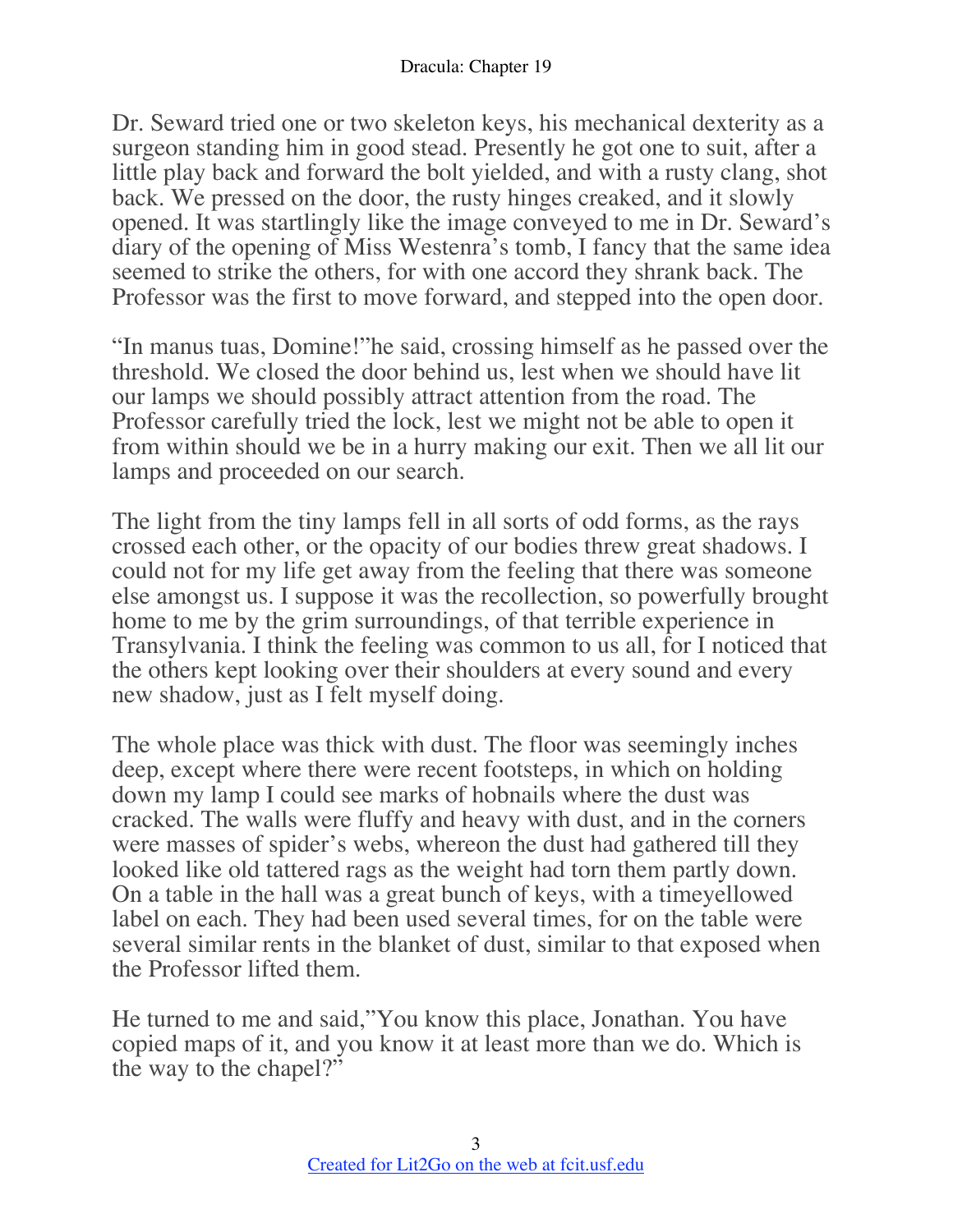I had an idea of its direction, though on my former visit I had not been able to get admission to it, so I led the way, and after a few wrong turnings found myself opposite a low, arched oaken door, ribbed with iron bands.

"This is the spot," said the Professor as he turned his lamp on a small map of the house, copied from the file of my original correspondence regarding the purchase. With a little trouble we found the key on the bunch and opened the door. We were prepared for some unpleasantness, for as we were opening the door a faint, malodorous air seemed to exhale through the gaps, but none of us ever expected such an odor as we encountered. None of the others had met the Count at all at close quarters, and when I had seen him he was either in the fasting stage of his existence in his rooms or, when he was bloated with fresh blood, in a ruined building open to the air, but here the place was small and close, and the long disuse had made the air stagnant and foul. There was an earthy smell, as of some dry miasma, which came through the fouler air. But as to the odor itself, how shall I describe it? It was not alone that it was composed of all the ills of mortality and with the pungent, acrid smell of blood, but it seemed as though corruption had become itself corrupt. Faugh! It sickens me to think of it. Every breath exhaled by that monster seemed to have clung to the place and intensified its loathsomeness.

Under ordinary circumstances such a stench would have brought our enterprise to an end, but this was no ordinary case, and the high and terrible purpose in which we were involved gave us a strength which rose above merely physical considerations. After the involuntary shrinking consequent on the first nauseous whiff, we one and all set about our work as though that loathsome place were a garden of roses.

We made an accurate examination of the place, the Professor saying as we began, "The first thing is to see how many of the boxes are left, we must then examine every hole and corner and cranny and see if we cannot get some clue as to what has become of the rest."

A glance was sufficient to show how many remained, for the great earth chests were bulky, and there was no mistaking them.

There were only twenty-nine left out of the fifty! Once I got a fright, for,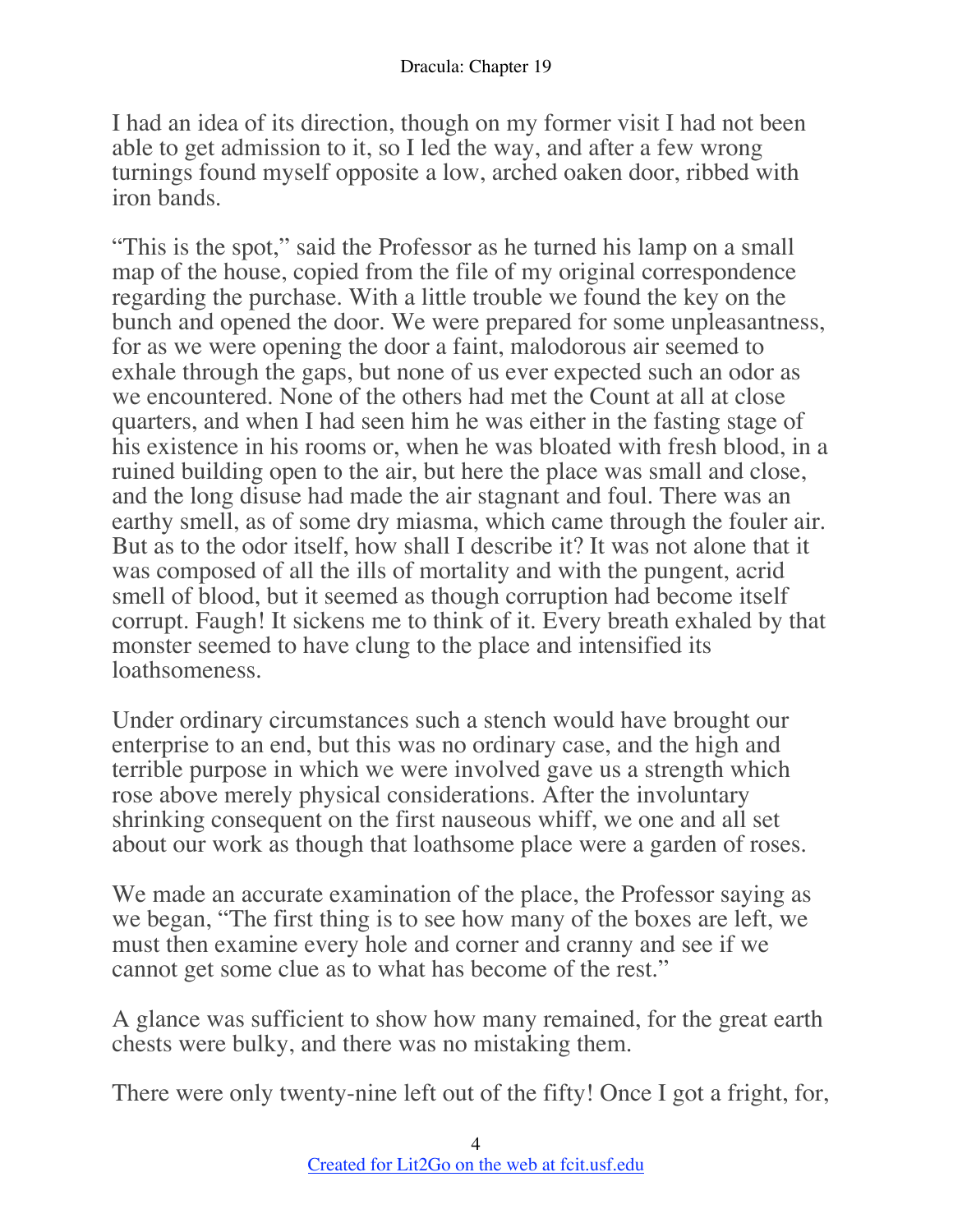seeing Lord Godalming suddenly turn and look out of the vaulted door into the dark passage beyond, I looked too, and for an instant my heart stood still. Somewhere, looking out from the shadow, I seemed to see the high lights of the Count's evil face, the ridge of the nose, the red eyes, the red lips, the awful pallor. It was only for a moment, for, as Lord Godalming said,"I thought I saw a face, but it was only the shadows," and resumed his inquiry, I turned my lamp in the direction, and stepped into the passage. There was no sign of anyone, and as there were no corners, no doors, no aperture of any kind, but only the solid walls of the passage, there could be no hiding place even for him. I took it that fear had helped imagination, and said nothing.

A few minutes later I saw Morris step suddenly back from a corner, which he was examining. We all followed his movements with our eyes, for undoubtedly some nervousness was growing on us, and we saw a whole mass of phosphorescence, which twinkled like stars. We all instinctively drew back. The whole place was becoming alive with rats.

For a moment or two we stood appalled, all save Lord Godalming, who was seemingly prepared for such an emergency. Rushing over to the great iron-bound oaken door, which Dr. Seward had described from the outside, and which I had seen myself, he turned the key in the lock, drew the huge bolts, and swung the door open. Then, taking his little silver whistle from his pocket, he blew a low, shrill call. It was answered from behind Dr. Seward's house by the yelping of dogs, and after about a minute three terriers came dashing round the corner of the house. Unconsciously we had all moved towards the door, and as we moved I noticed that the dust had been much disturbed. The boxes which had been taken out had been brought this way. But even in the minute that had elapsed the number of the rats had vastly increased. They seemed to swarm over the place all at once, till the lamplight, shining on their moving dark bodies and glittering, baleful eyes, made the place look like a bank of earth set with fireflies. The dogs dashed on, but at the threshold suddenly stopped and snarled, and then,simultaneously lifting their noses, began to howl in most lugubrious fashion. The rats were multiplying in thousands, and we moved out.

Lord Godalming lifted one of the dogs, and carrying him in, placed him on the floor. The instant his feet touched the ground he seemed to recover his courage, and rushed at his natural enemies. They fled before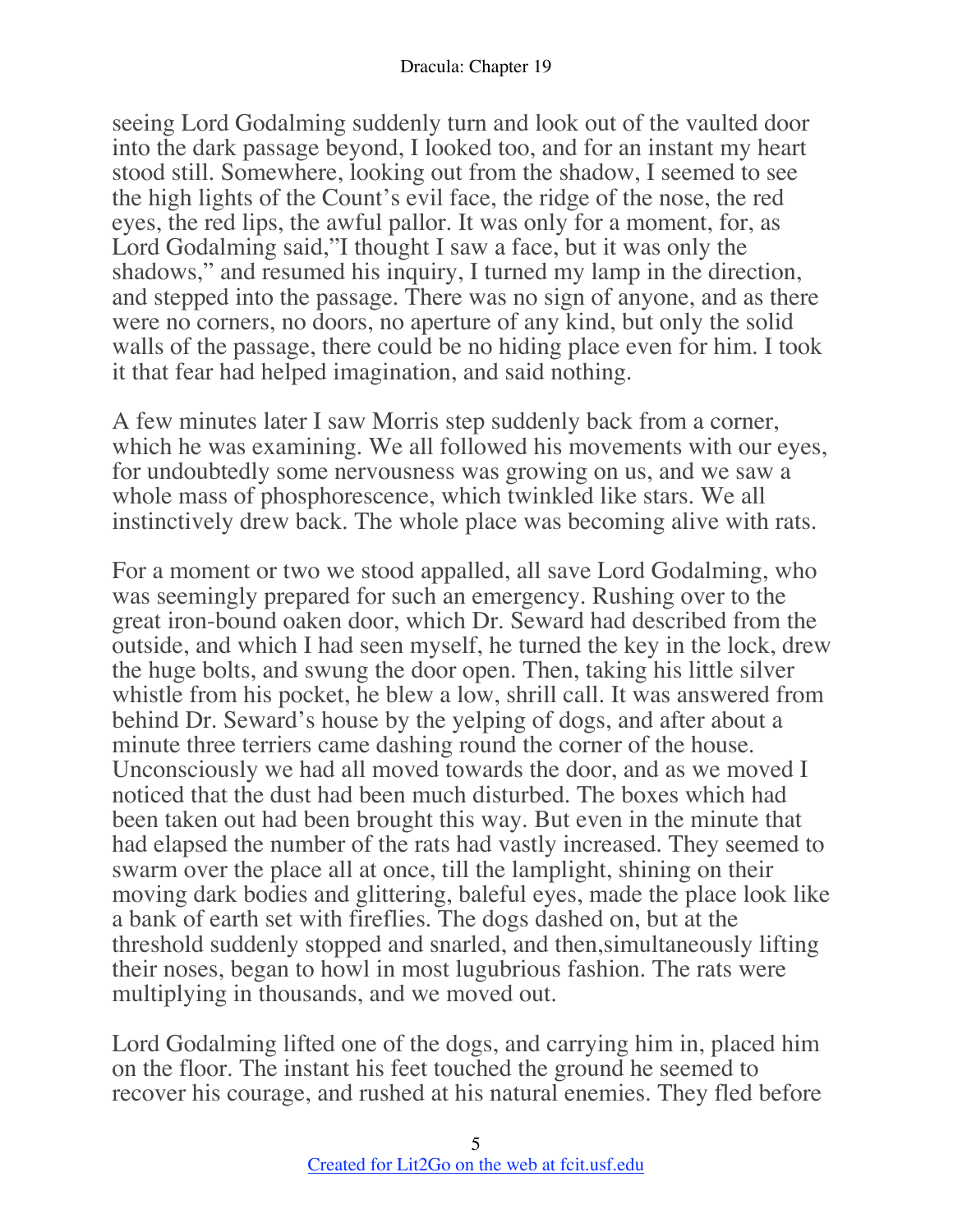him so fast that before he had shaken the life out of a score, the other dogs, who had by now been lifted in the same manner, had but small prey ere the whole mass had vanished.

With their going it seemed as if some evil presence had departed, for the dogs frisked about and barked merrily as they made sudden darts at their prostrate foes, and turned them over and over and tossed them in the air with vicious shakes. We all seemed to find our spirits rise. Whether it was the purifying of the deadly atmosphere by the opening of the chapel door, or the relief which we experienced by finding ourselves in the open I know not, but most certainly the shadow of dread seemed to slip from us like a robe, and the occasion of our coming lost something of its grim significance, though we did not slacken a whit in our resolution. We closed the outer door and barred and locked it, and bringing the dogs with us, began our search of the house. We found nothing throughout except dust in extraordinary proportions, and all untouched save for my own footsteps when I had made my first visit. Never once did the dogs exhibit any symptom of uneasiness, and even when we returned to the chapel they frisked about as though they had been rabbit hunting in a summer wood.

The morning was quickening in the east when we emerged from the front. Dr. Van Helsing had taken the key of the hall door from the bunch, and locked the door in orthodox fashion, putting the key into his pocket when he had done.

"So far," he said, "our night has been eminently successful. No harm has come to us such as I feared might be and yet we have ascertained how many boxes are missing. More than all do I rejoice that this, our first, and perhaps our most difficult and dangerous, step has been accomplished without the bringing thereinto our most sweet Madam Mina or troubling her waking or sleeping thoughts with sights and sounds and smells of horror which she might never forget. One lesson, too, we have learned, if it be allowable to argue a particulari, that the brute beasts which are to the Count's command are yet themselves not amenable to his spiritual power, for look, these rats that would come to his call, just as from his castle top he summon the wolves to your going and to that poor mother's cry, though they come to him, they run pellmell from the so little dogs of my friend Arthur. We have other matters before us, other dangers, other fears, and that monster . . . He has not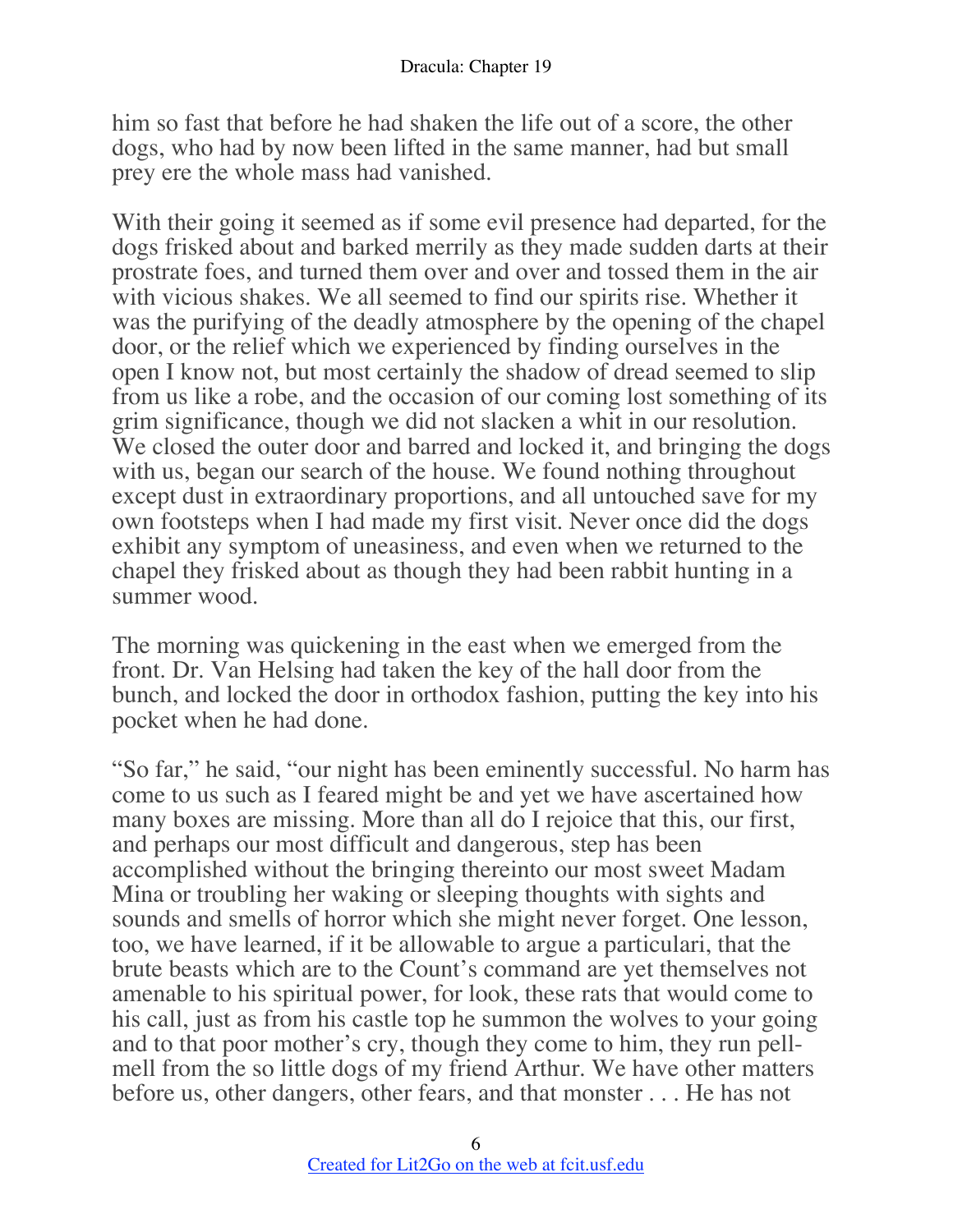used his power over the brute world for the only or the last time tonight. So be it that he has gone elsewhere. Good! It has given us opportunity to cry `check'in some ways in this chess game, which we play for the stake of human souls. And now let us go home. The dawn is close at hand, and we have reason to be content with our first night's work. It may be ordained that we have many nights and days to follow, if full of peril, but we must go on, and from no danger shall we shrink."

The house was silent when we got back, save for some poor creature who was screaming away in one of the distant wards, and a low, moaning sound from Renfield's room. The poor wretch was doubtless torturing himself, after the manner of the insane, with needless thoughts of pain.

I came tiptoe into our own room, and found Mina asleep, breathing so softly that I had to put my ear down to hear it. She looks paler than usual. I hope the meeting tonight has not upset her. I am truly thankful that she is to be left out of our future work, and even of our deliberations. It is too great a strain for a woman to bear. I did not think so at first, but I know better now. Therefore I am glad that it is settled. There may be things which would frighten her to hear, and yet to conceal them from her might be worse than to tell her if once she suspected that there was any concealment. Henceforth our work is to be a sealed book to her, till at least such time as we can tell her that all is finished, and the earth free from a monster of the nether world. I daresay it will be difficult to begin to keep silence after such confidence as ours, but I must be resolute, and tomorrow I shall keep dark over tonight's doings, and shall refuse to speak of anything that has happened. I rest on the sofa, so as not to disturb her.

1 October, later.—I suppose it was natural that we should have all overslept ourselves, for the day was a busy one, and the night had no rest at all. Even Mina must have felt its exhaustion, for though I slept till the sun was high, I was awake before her, and had to call two or three times before she awoke. Indeed, she was so sound asleep that for a few seconds she did not recognize me, but looked at me with a sort of blank terror, as one looks who has been waked out of a bad dream. She complained a little of being tired, and I let her rest till later in the day. We now know of twenty-one boxes having been removed, and if it be that several were taken in any of these removals we may be able to trace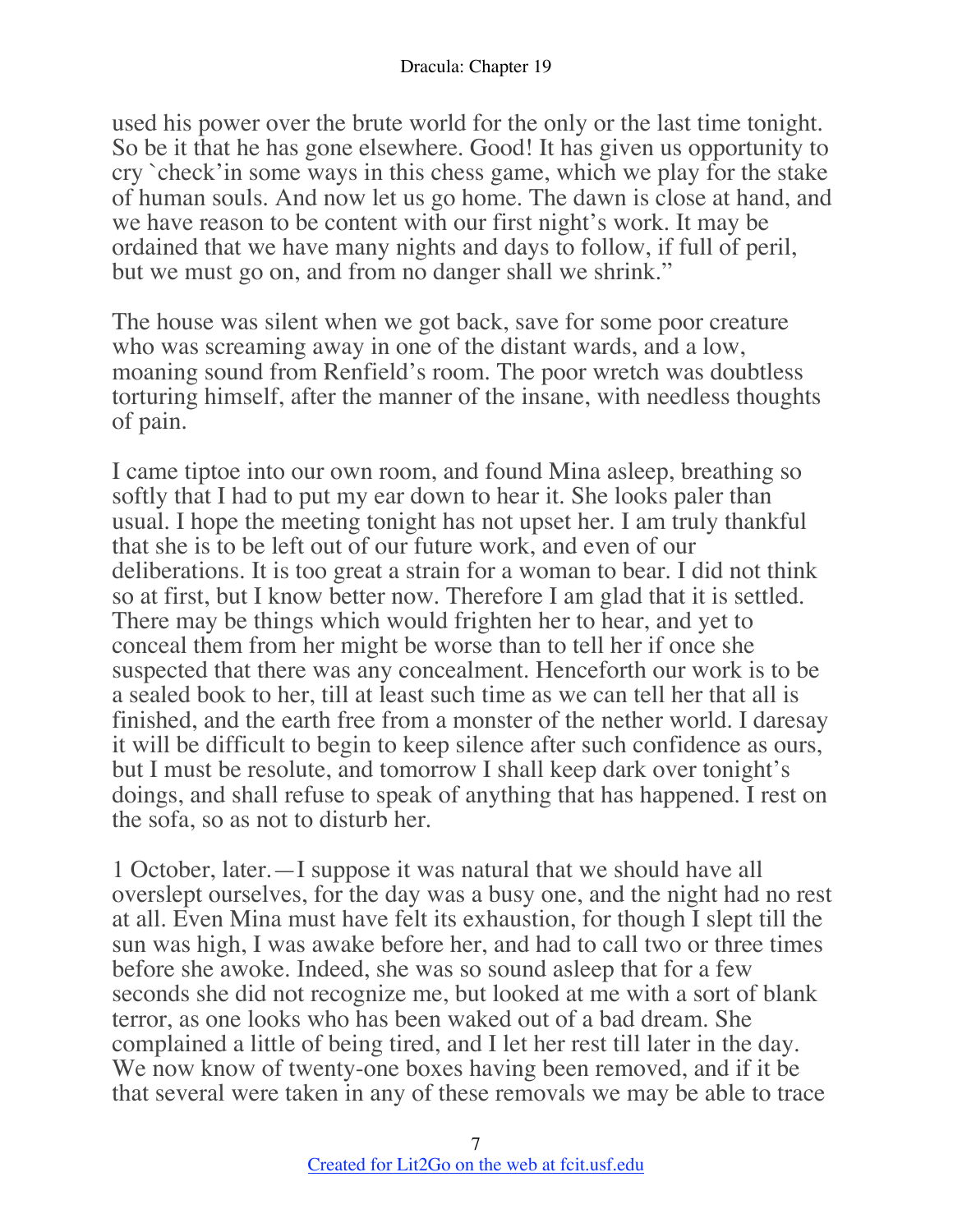them all. Such will, of course, immensely simplify our labor, and the sooner the matter is attended to the better. I shall look up Thomas Snelling today.

## DR. SEWARD'S DIARY

1 October.—It was towards noon when I was awakened by the Professor walking into my room. He was more jolly and cheerful than usual, and it is quite evident that last night's work has helped to take some of the brooding weight off his mind.

After going over the adventure of the night he suddenly said, "Your patient interests me much. May it be that with you I visit him this morning? Or if that you are too occupy, I can go alone if it may be. It is a new experience to me to find a lunatic who talk philosophy, and reason so sound."

I had some work to do which pressed, so I told him that if he would go alone I would be glad, as then I should not have to keep him waiting, so I called an attendant and gave him the necessary instructions. Before the Professor left the room I cautioned him against getting any false impression from my patient.

"But," he answered, "I want him to talk of himself and of his delusion as to consuming live things. He said to Madam Mina, as I see in your diary of yesterday, that he had once had such a belief. Why do you smile, friend John?"

"Excuse me," I said, "but the answer is here." I laid my hand on the typewritten matter."When our sane and learned lunatic made that very statement of how he used to consume life, his mouth was actually nauseous with the flies and spiders which he had eaten just before Mrs. Harker entered the room."

Van Helsing smiled in turn. "Good!" he said. "Your memory is true, friend John. I should have remembered. And yet it is this very obliquity of thought and memory which makes mental disease such a fascinating study. Perhaps I may gain more knowledge out of the folly of this madman than I shall from the teaching of the most wise. Who knows?"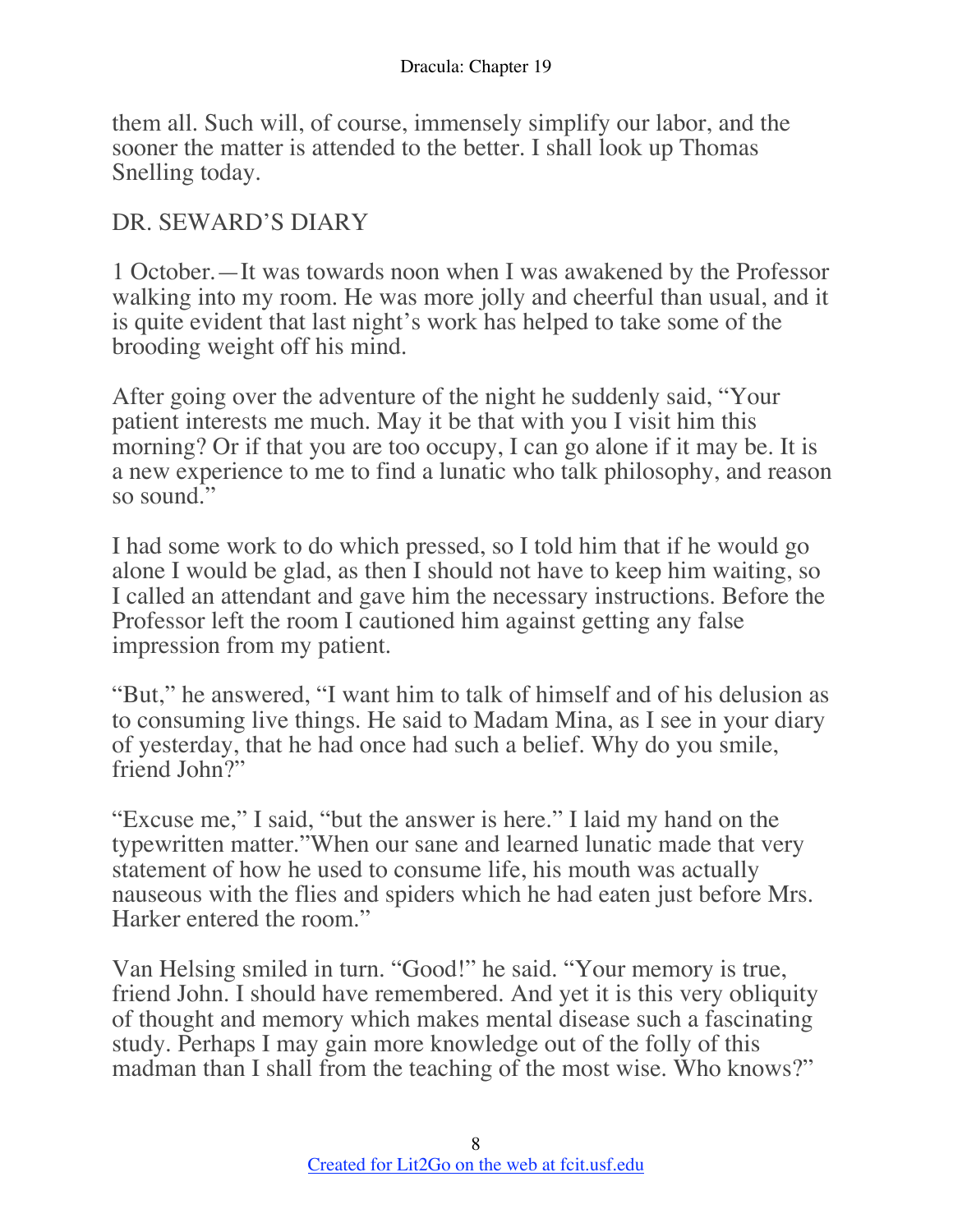I went on with my work, and before long was through that in hand. It seemed that the time had been very short indeed, but there was Van Helsing back in the study.

"Do I interrupt?" he asked politely as he stood at the door.

"Not at all,"I answered. "Come in. My work is finished, and I am free. I can go with you now, if you like."

"It is needless, I have seen him!"

"Well?"

"I fear that he does not appraise me at much. Our interview was short. When I entered his room he was sitting on a stool in the center, with his elbows on his knees, and his face was the picture of sullen discontent. I spoke to him as cheerfully as I could, and with such a measure of respect as I could assume. He made no reply whatever. 'Don't you know me?' I asked. His answer was not reassuring. "I know you well enough, you are the old fool Van Helsing. I wish you would take yourself and your idiotic brain theories somewhere else. Damn all thick-headed Dutchmen!' Not a word more would he say, but sat in his implacable sullenness as indifferent to me as though I had not been in the room at all. Thus departed for this time my chance of much learning from this so clever lunatic, so I shall go, if I may, and cheer myself with a few happy words with that sweet soul Madam Mina. Friend John, it does rejoice me unspeakable that she is no more to be pained, no more to be worried with our terrible things. Though we shall much miss her help, it is better so."

"I agree with you with all my heart," I answered earnestly, for I did not want him to weaken in this matter. "Mrs. Harker is better out of it. Things are quite bad enough for us, all men of the world, and who have been in many tight places in our time, but it is no place for a woman, and if she had remained in touch with the affair, it would in time infallibly have wrecked her."

So Van Helsing has gone to confer with Mrs. Harker and Harker, Quincey and Art are all out following up the clues as to the earth boxes. I shall finish my round of work and we shall meet tonight.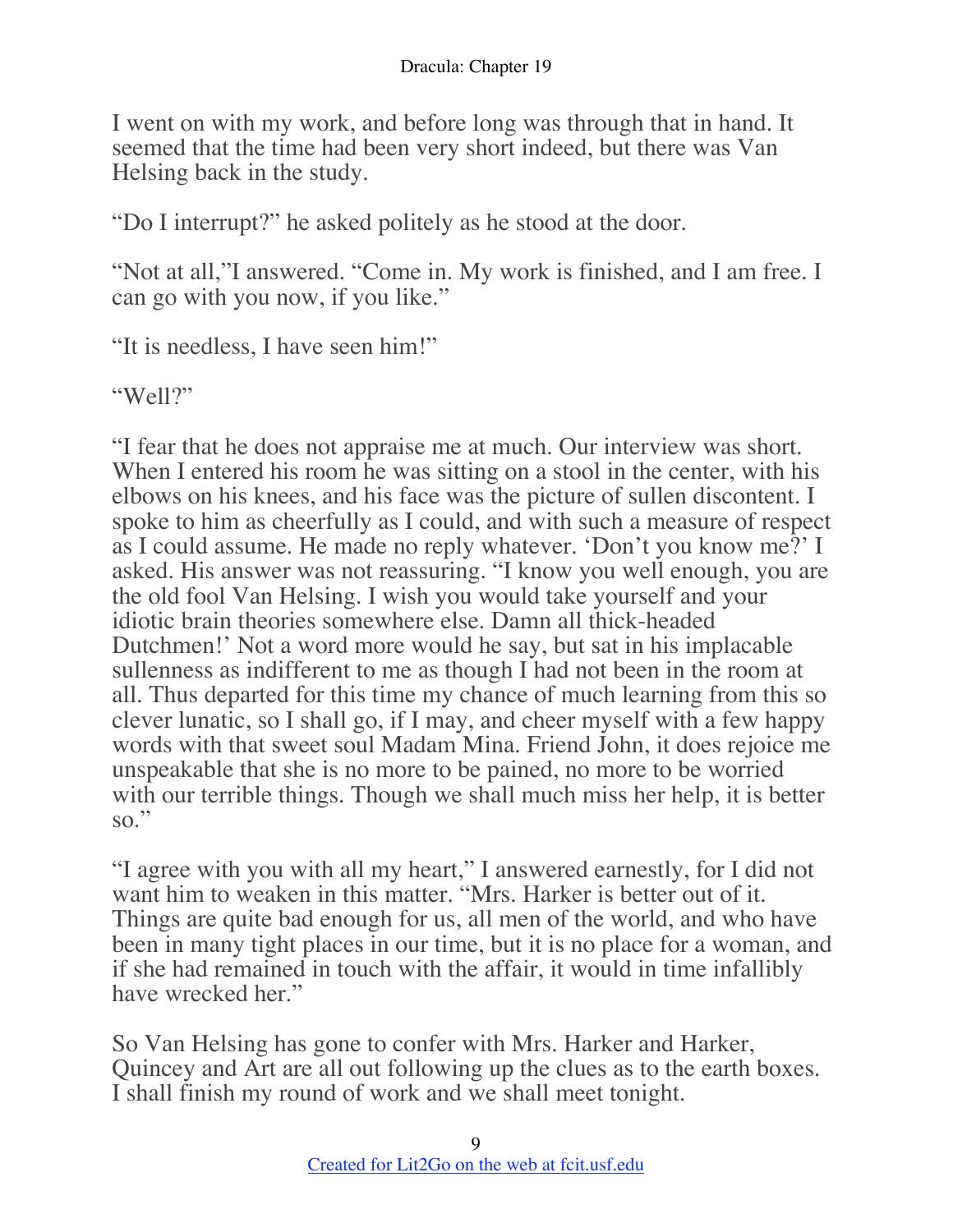## MINA HARKER'S JOURNAL

1 October.—It is strange to me to be kept in the dark as I am today, after Jonathan's full confidence for so many years, to see him manifestly avoid certain matters, and those the most vital of all. This morning I slept late after the fatigues of yesterday, and though Jonathan was late too, he was the earlier. He spoke to me before he went out, never more sweetly or tenderly, but he never mentioned a word of what had happened in the visit to the Count's house. And yet he must have known how terribly anxious I was. Poor dear fellow! I suppose it must have distressed him even more than it did me. They all agreed that it was best that I should not be drawn further into this awful work, and I acquiesced. But to think that he keeps anything from me! And now I am crying like a silly fool, when I know it comes from my husband's great love and from the good, good wishes of those other strong men.

That has done me good. Well, some day Jonathan will tell me all. And lest it should ever be that he should think for a moment that I kept anything from him, I still keep my journal as usual. Then if he has feared of my trust I shall show it to him, with every thought of my heart put down for his dear eyes to read. I feel strangely sad and low-spirited today. I suppose it is the reaction from the terrible excitement.

Last night I went to bed when the men had gone, simply because they told me to. I didn't feel sleepy, and I did feel full of devouring anxiety. I kept thinking over everything that has been ever since Jonathan came to see me in London, and it all seems like a horrible tragedy, with fate pressing on relentlessly to some destined end. Everything that one does seems, no matter how right it me be, to bring on the very thing which is most to be deplored. If I hadn't gone to Whitby, perhaps poor dear Lucy would be with us now. She hadn't taken to visiting the churchyard till I came, and if she hadn't come there in the day time with me she wouldn't have walked in her sleep. And if she hadn't gone there at night and asleep, that monster couldn't have destroyed her as he did. Oh, why did I ever go to Whitby? There now, crying again! I wonder what has come over me today. I must hide it from Jonathan, for if he knew that I had been crying twice in one morning . . . I, who never cried on my own account, and whom he has never caused to shed a tear, the dear fellow would fret his heart out. I shall put a bold face on, and if I do feel weepy, he shall never see it. I suppose it is just one of the lessons that we poor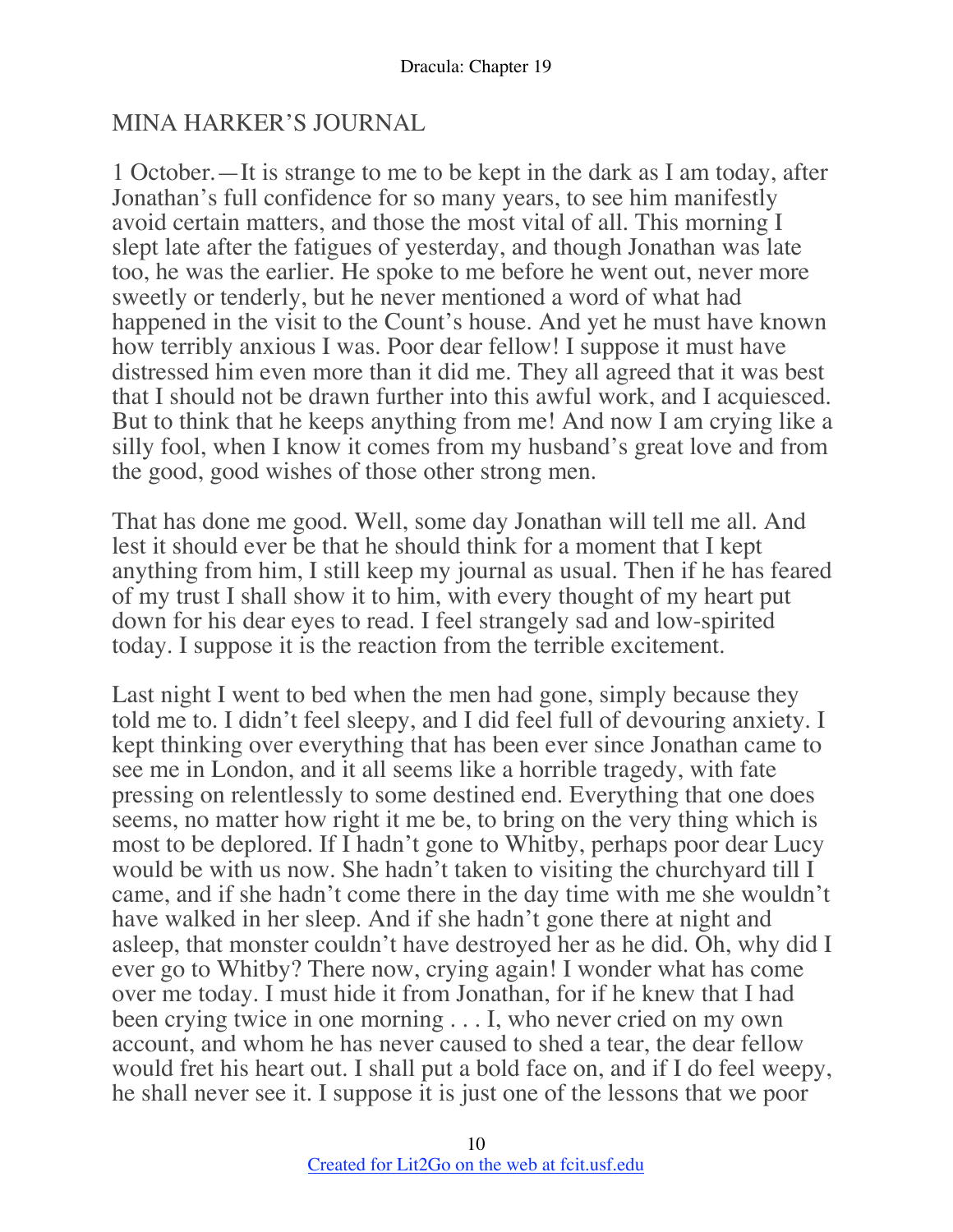women have to learn . . .

I can't quite remember how I fell asleep last night. I remember hearing the sudden barking of the dogs and a lot of queer sounds, like praying on a very tumultuous scale, from Mr. Renfield's room, which is somewhere under this. And then there was silence over everything, silence so profound that it startled me, and I got up and looked out of the window. All was dark and silent, the black shadows thrown by the moonlight seeming full of a silent mystery of their own. Not a thing seemed to be stirring, but all to be grim and fixed as death or fate, so that a thin streak of white mist,that crept with almost imperceptible slowness across the grass towards the house, seemed to have a sentience and a vitality of its own. I think that the digression of my thoughts must have done me good, for when I got back to bed I found a lethargy creeping over me. I lay a while, but could not quite sleep, so I got out and looked out of the window again. The mist was spreading, and was now close up to the house, so that I could see it lying thick against the wall, as though it were stealing up to the windows. The poor man was more loud than ever, and though I could not distinguish a word he said, I could in some way recognize in his tones some passionate entreaty on his part. Then there was the sound of a struggle, and I knew that the attendants were dealing with him. I was so frightened that I crept into bed, and pulled the clothes over my head, putting my fingers in my ears. I was not then a bit sleepy, at least so I thought, but I must have fallen asleep, for except dreams, I do not remember anything until the morning, when Jonathan woke me. I think that it took me an effort and a little time to realize where I was, and that it was Jonathan who was bending over me. My dream was very peculiar, and was almost typical of the way that waking thoughts become merged in, or continued in, dreams.

I thought that I was asleep, and waiting for Jonathan to come back. I was very anxious about him, and I was powerless to act, my feet, and my hands, and my brain were weighted, so that nothing could proceed at the usual pace. And so I slept uneasily and thought. Then it began to dawn upon me that the air was heavy, and dank, and cold. I put back the clothes from my face, and found, to my surprise, that all was dim around. The gaslight which I had left lit for Jonathan, but turned down, came only like a tiny red spark through the fog, which had evidently grown thicker and poured into the room. Then it occurred to me that I had shut the window before I had come to bed. I would have got out to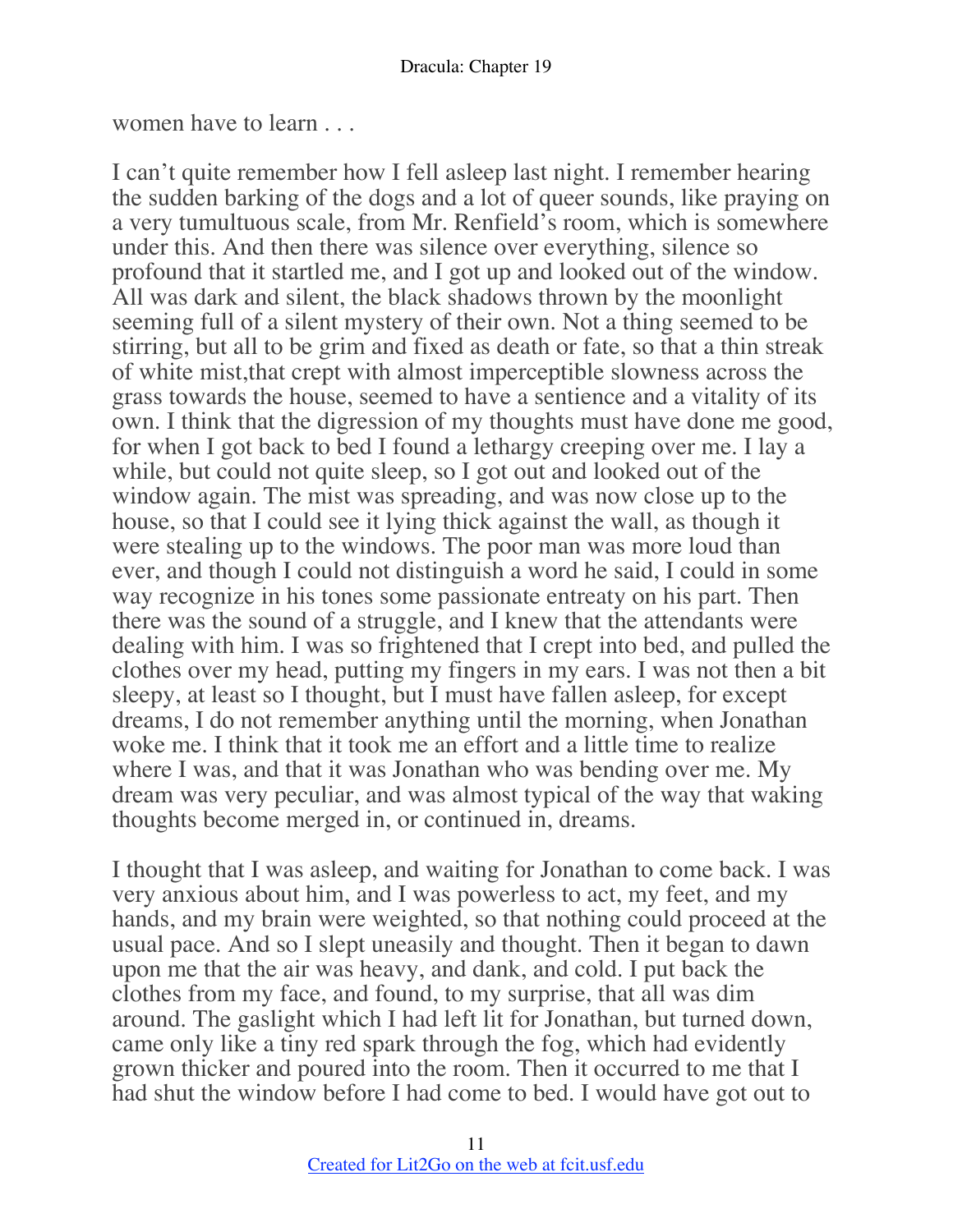make certain on the point, but some leaden lethargy seemed to chain my limbs and even my will. I lay still and endured, that was all. I closed my eyes, but could still see through my eyelids. (It is wonderful what tricks our dreams play us, and how conveniently we can imagine.) The mist grew thicker and thicker and I could see now how it came in, for I could see it like smoke, or with the white energy of boiling water, pouring in, not through the window, but through the joinings of the door. It got thicker and thicker, till it seemed as if it became concentrated into a sort of pillar of cloud in the room, through the top of which I could see the light of the gas shining like a red eye. Things began to whirl through my brain just as the cloudy column was now whirling in the room, and through it all came the scriptural words "a pillar of cloud by day and of fire by night." Was it indeed such spiritual guidance that was coming to me in my sleep? But the pillar was composed of both the day and the night guiding, for the fire was in the red eye, which at the thought gat a new fascination for me, till, as I looked, the fire divided, and seemed to shine on me through the fog like two red eyes, such as Lucy told me of in her momentary mental wandering when, on the cliff, the dying sunlight struck the windows of St. Mary's Church. Suddenly the horror burst upon me that it was thus that Jonathan had seen those awful women growing into reality through the whirling mist in the moonlight, and in my dream I must have fainted, for all became black darkness. The last conscious effort which imagination made was to show me a livid white face bending over me out of the mist.

I must be careful of such dreams, for they would unseat one's reason if there were too much of them. I would get Dr. Van Helsing or Dr. Seward to prescribe something for me which would make me sleep, only that I fear to alarm them. Such a dream at the present time would become woven into their fears for me. Tonight I shall strive hard to sleep naturally. If I do not, I shall tomorrow night get them to give me a dose of chloral, that cannot hurt me for once, and it will give me a good night's sleep. Last night tired me more than if I had not slept at all.

2 October 10 p. m.—Last night I slept, but did not dream. I must have slept soundly, for I was not waked by Jonathan coming to bed, but the sleep has not refreshed me, for today I feel terribly weak and spiritless. I spent all yesterday trying to read, or lying down dozing. In the afternon, Mr. Renfield asked if he might see me.Poor man, he was very gentle, and when I came away he kissed my hand and bade God bless me. Some